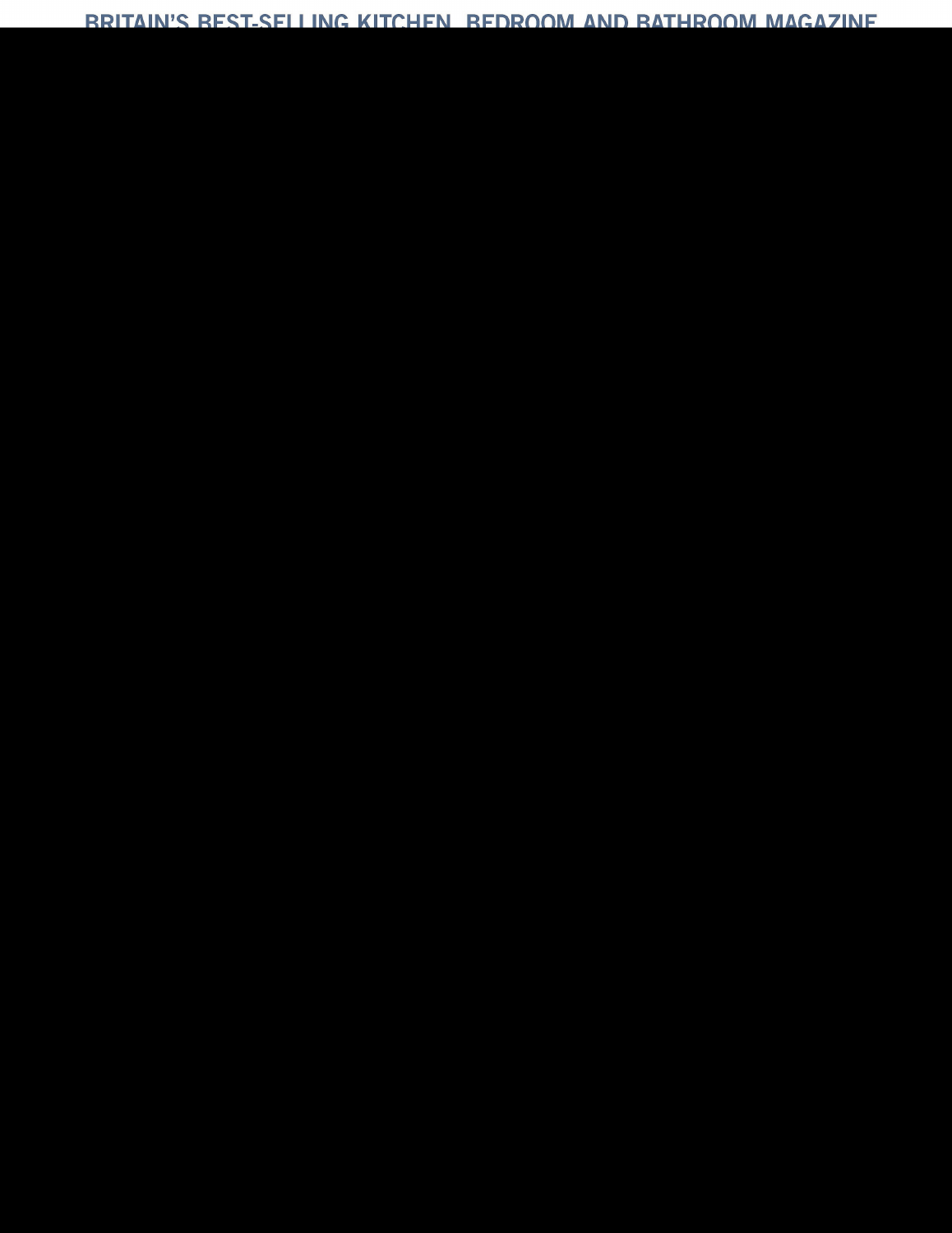

A terraced worker's cottage has undergone a total transformation, doubling in size, with a contemporary look that oozes character and charm Words: **Jacky Parker** Photography: **Guifre de Peray**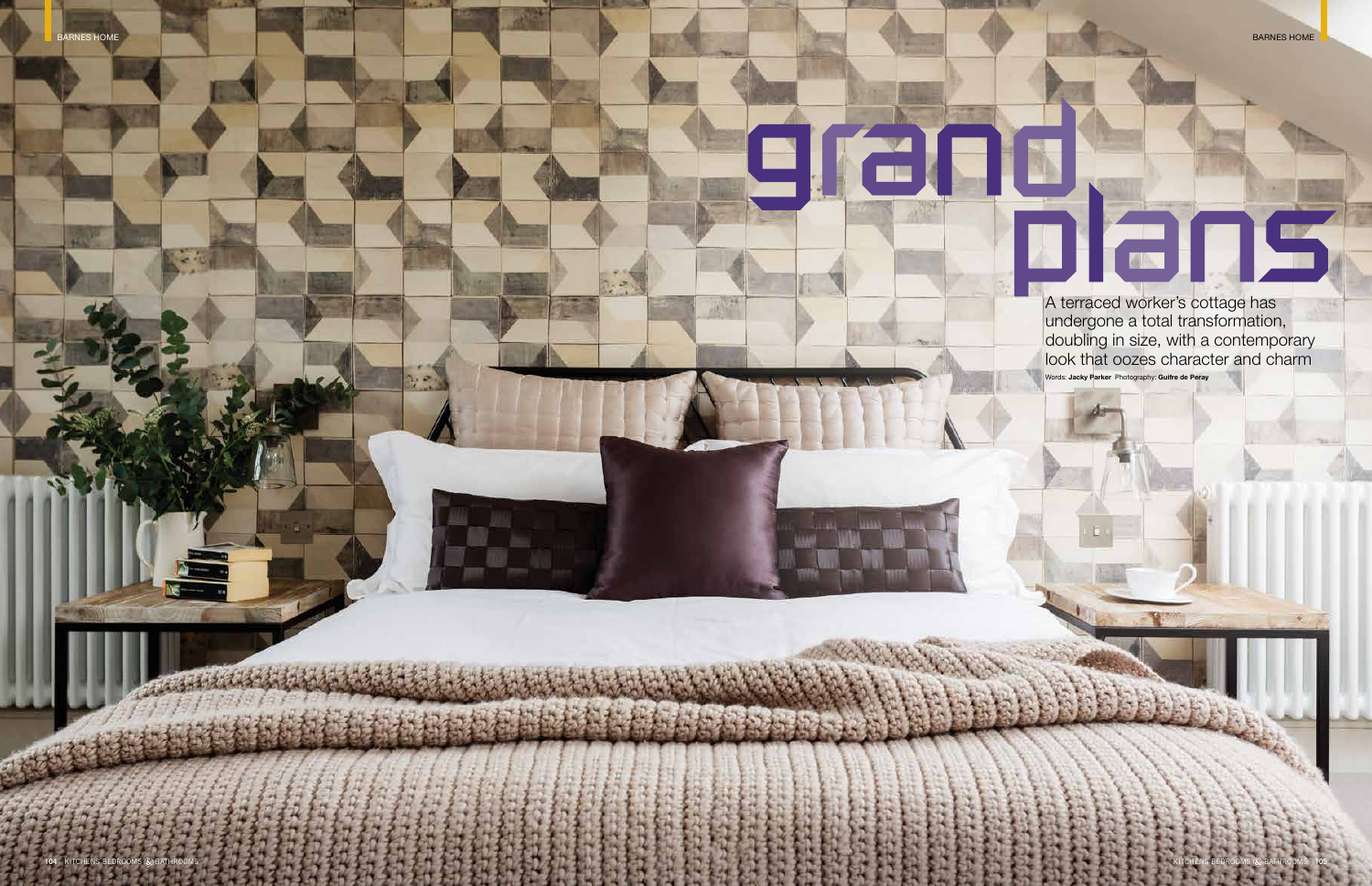A word-of-mouth recommendation led Julie to Felix and Caroline Milns, founders of Zulufish Residential, a popular local design<br>and build firm. Caroline continues the story.

**Opening pages (p104-105):** In the master bedroom, the tactile effect of the faux tile wallpaper is beautifully enhanced by the reclaimed timber bedside tables and the layers of sumptuous bed linen.

> With his expert eye for maximising space, Felix immediately saw that the ground floor could be opened up with a full-width rear extension. There was also the opportunity to convert the loft and locate the master bedroom and ensuite there. "The original footprint of the property was pretty small, but we were able to almost double the size," says Caroline. "The fabric of the building was a cute worker's cottage, so we didn't want to ignore that; rather we decided to create a modern, urban version of it."

**Above:** Textured hexagonal tiles add interest to the walls and floor of the walk-in shower and help to create a non-slip environment .

> sitting room was to remain at the front of  $\blacktriangleright$ The rear of the house was demolished and the inside gutted and reconfigured. The

**Opposite page:** Embracing the oldmeets-new theme found throughout the house, the master ensuite features an upcycled antique console as a vanity unit.

**106** KITCHENS BEDROOMS  $\otimes$  BATHROOMS **BATHROOMS**  $\otimes$  BATHROOMS **107** 

dilapidated worker's cottage in Barnes, south-west London, might not tempt all buyers, but it was just the ticket for Julie Davidson and her five-year-old daughter, Amy. Moving from Buckinghamshire in order to have a quicker commute to her demanding job in the city, the property's proximity to the river was ideal for Julie, a keen rower. "I wanted a shorter journey to work but still wanted to be able to enjoy outdoor pursuits and an element of country life," she says. "The fact that the cottage was a wreck also meant that it was a blank canvas and I could create somewhere unique for Amy and me." dilapidated worker's cottage in<br>Barnes, south-west London, might not tempt<br>all buyers, but it was just the ticket for Julie<br>Davidson and her five-year-old daughter,<br>Amy. Moving from Buckinghamshire in order<br>to have a quick

"Julie saw some of our other projects and liked our aesthetic. She said it was very much in line with what she wanted for her new home, which was for somewhere that felt warm and nurturing when she came home from work, yet also modern, light and spacious enough for entertaining friends and family."



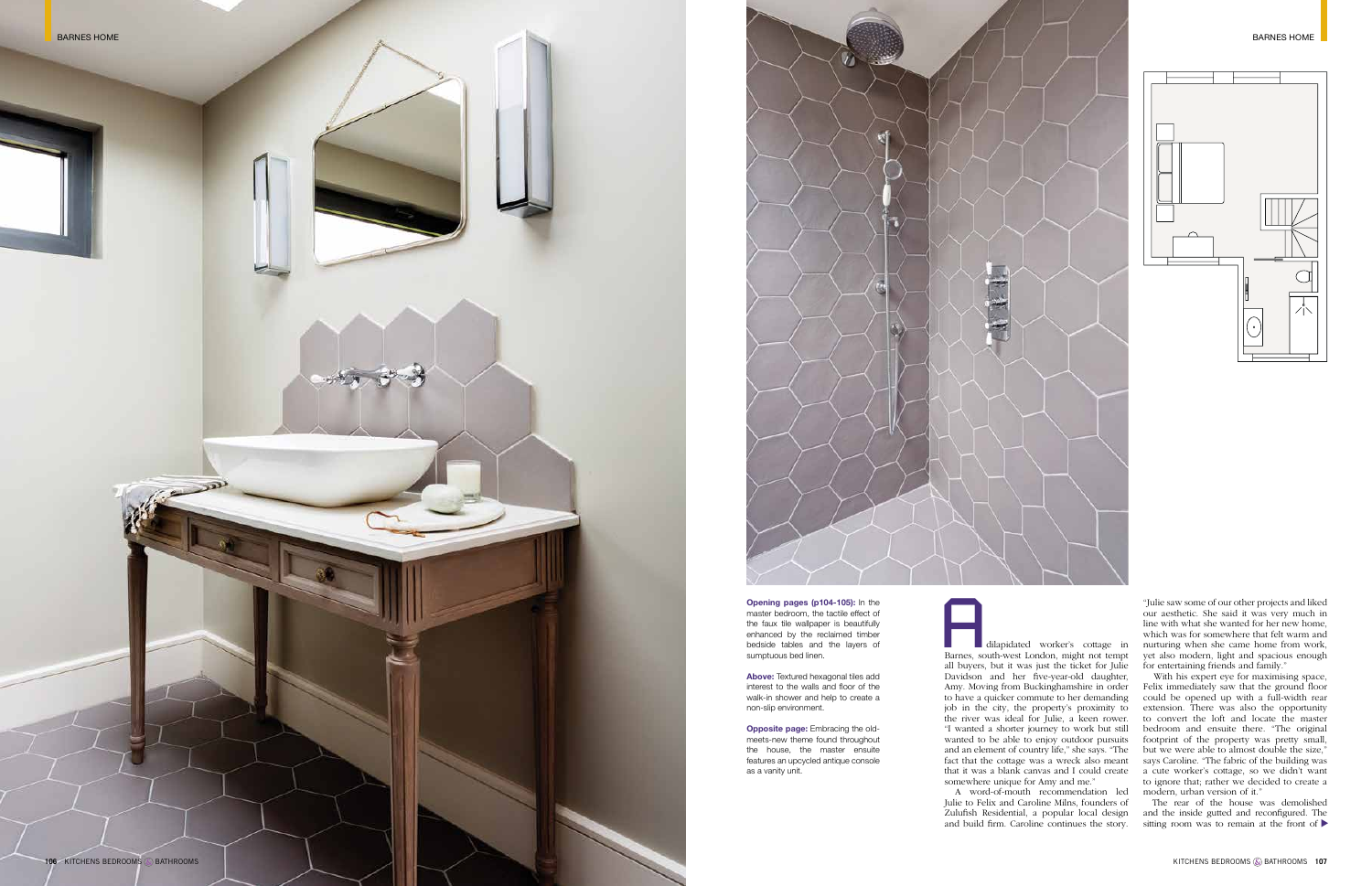

the property, which is flooded with natural light, while the kitchen-dining area was located at the back next to the garden. The design challenge for Caroline was to include an island with a breakfast bar, a separate dining area and somewhere comfortable for Julie to sit with a cup of tea and enjoy the view outside. "This meant using the entire rear huge pale grey porcelain floor tiles, concreteof the property for the kitchen," she explains, "but as it's a terrace, we had the perfect spot between kitchen and living room where there is no natural light to tuck a utility room and downstairs loo under the stairs. Ideally you

need those in a family home, but it's unusual to be able to fit them into this type of property."

> $\blacktriangleright$ provide ample storage space and house integrated appliances for an uncluttered feel, while the range cooker forms a focal point. A mix of overhead LED spotlights and chic industrial pendants enable Julie to switch from task to mood lighting. Finally, a sleek royal blue sofa placed next to the dining area makes a good spot to enjoy the garden all year round.

Three skylights and full-width floor-toceiling sliding glass doors were installed to bring light into the kitchen. Caroline suggested the herringbone wall cladding and a mix of timbers for the cabinetry complemented by effect worktops, a Carrara marble splashback and upstand, and pewter-finish door handles. "The different textures soften the clean lines and contemporary design," explains Caroline. "Julie wanted a neutral backdrop, natural

Above right: Caroline created a timeless look in the family bathroom by blending traditionalstyle sanitaryware with large-scale modern floor tiles and a sleek glass shower screen .



materials with a polished edge and hints of colour. This mix gives the cottage character and soul, but at the same time it looks smart." The island and floor-to-ceiling cabinetry

**Above left:** The day bed and vintage desk were sourced from eBay to give Amy's room a unique feel.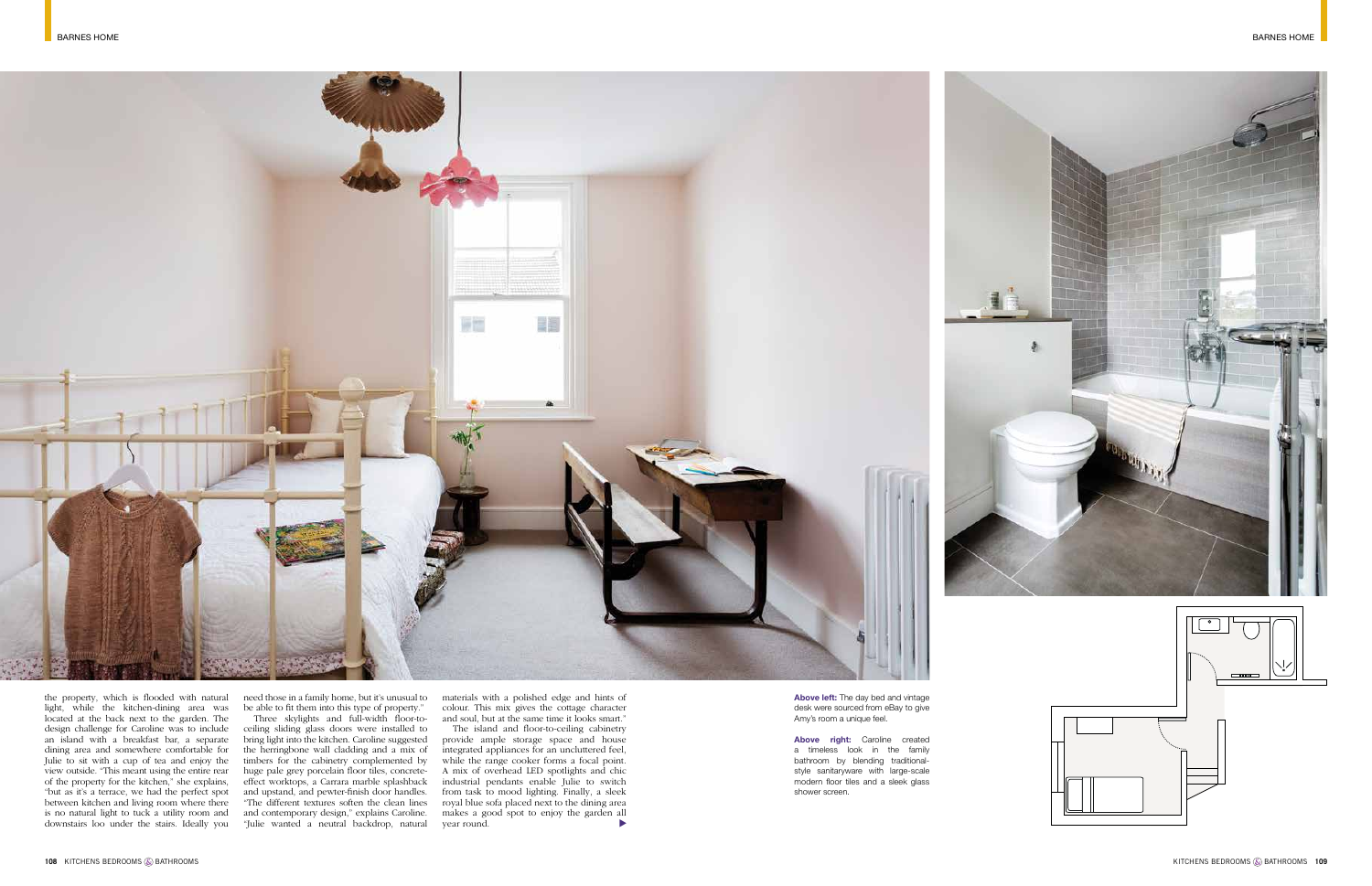



To increase the usable space further Felix suggested a loft conversion with full-width mansard roof for the master bedroom and a pod room for the ensuite shower room. Julie was keen to continue the neutral, textural theme with the décor, which Caroline achieved with striking geometric wallpaper behind the bed, soft wool carpet and rustic wood and metal bedside tables. Vintage-style radiators, simple glass wall lights and tactile throws and cushions on the bed enhance the cosy look.

In the ensuite, meanwhile, there is a stylish mix of old and new: hexagonal tiles

Throughout the cottage Caroline has mixed contemporary pieces with rustic and vintage elements, giving it a stylish yet warm and inviting feel that is in keeping both with the property's origins and Julie's wishes. "I love it," says Julie. "It's exactly what I wanted; it has a unique look that, because of the bespoke and one-off items, would be hard to replicate."  $K<sub>BB</sub>$ hard to replicate."

lend a modern touch and blend easily with the period-style showerhead, taps and towel rail. An antique console found on eBay has been upcycled into a charming vanity unit and teamed with a sleek countertop basin. The look is pulled together with the tiled splashback, created from the same hexagonal tiles.

Although different materials have been used, there is a similar theme in the family bathroom on the first floor. Soft grey crackleglaze brick tiles around the bath and huge charcoal porcelain tiles on the floor exude a feeling of calm. A vintage chest of drawers has been transformed into a vanity unit, which brings character to the room and provides storage space for towels and toiletries.

"Julie wanted a neutral backdrop, natural materials with a polished edge and hints of colour. This mix gives the cottage character and soul."

**Above:** The pendants work on dimmers so the scheme can be changed from task to mood lighting, while the tarnished effect of the metal adds character.

**Opposite page:** Caroline sourced the heavy metal cabinetry handles from Italian brand Giara.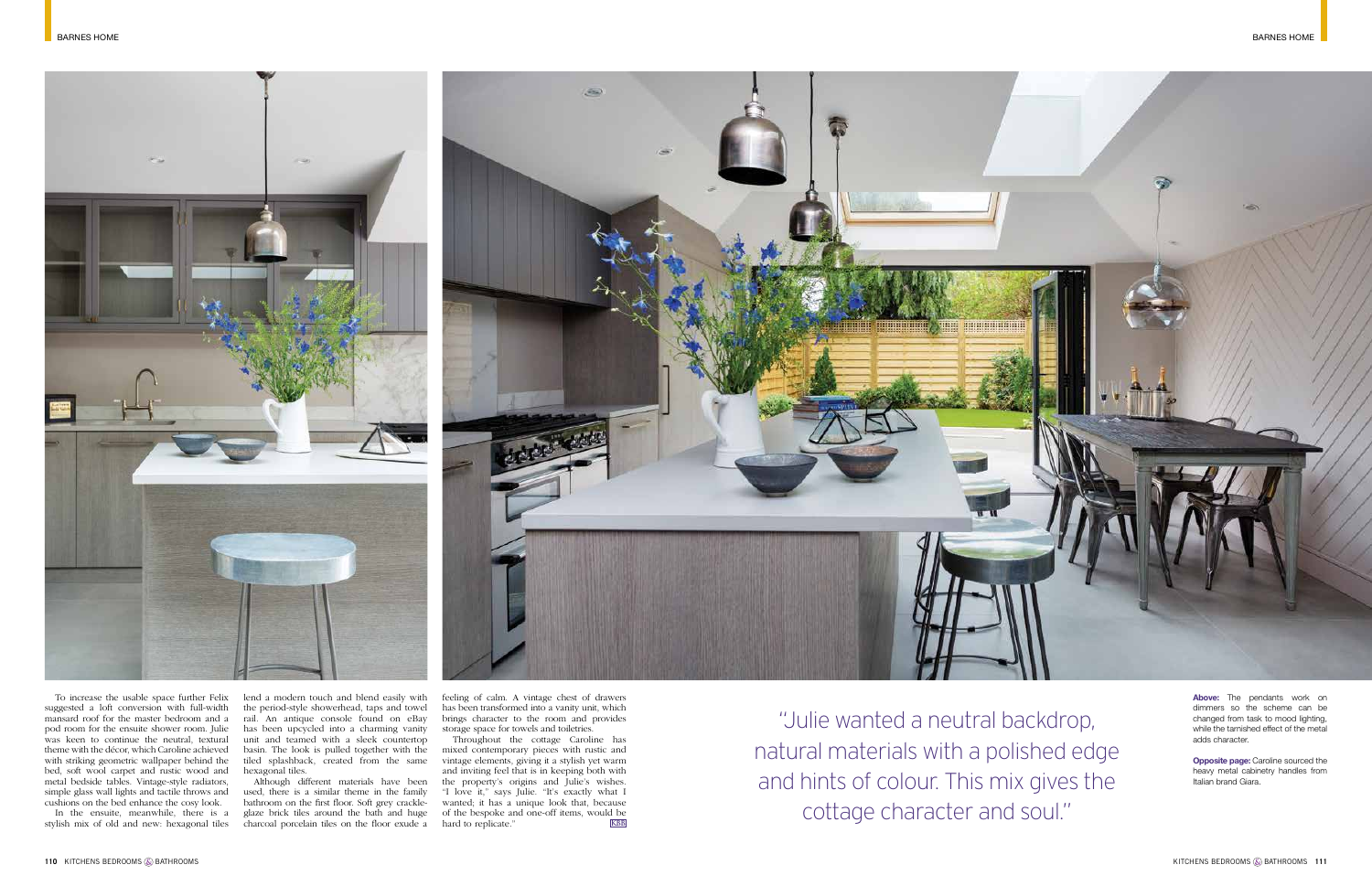## Q&A

## **Designer Caroline Milns says…**

**Which element took up the majority of the budget?** 

The structural build meant we had to completely reconfigure the space, so that was inevitably the most expensive element.

**Were there any places you managed to save money?**  All the panelled feature walls were designed in house using inexpensive MDF panelling. Also, the fact that Zulufish made the bespoke kitchen.

**Below:** Guests can relax on the smart blue sofa and chat to Julie while she is cooking.



**What was the biggest challenge with the project?**  The number of structural beams needed to open up and reconfigure the space and the sourcing of noise insulation sufficient for the neighbours, as it is a terraced house.

**Any tips for people embarking on a similar project?**  Allow plenty of time for planning and design, as it is best to have all the design decisions made and all materials chosen before the build starts.

**Opposite page:** The breakfast bar provides work space and an informal eating area. The steel barstools complement the soft grey tones of the cabinetry and concrete-look floor. above lends a touch of glamour.



**Above:** A distressed vintage-style dining table and metal industrial chairs make for a relaxed dining area, with views of the garden. A chic pendant